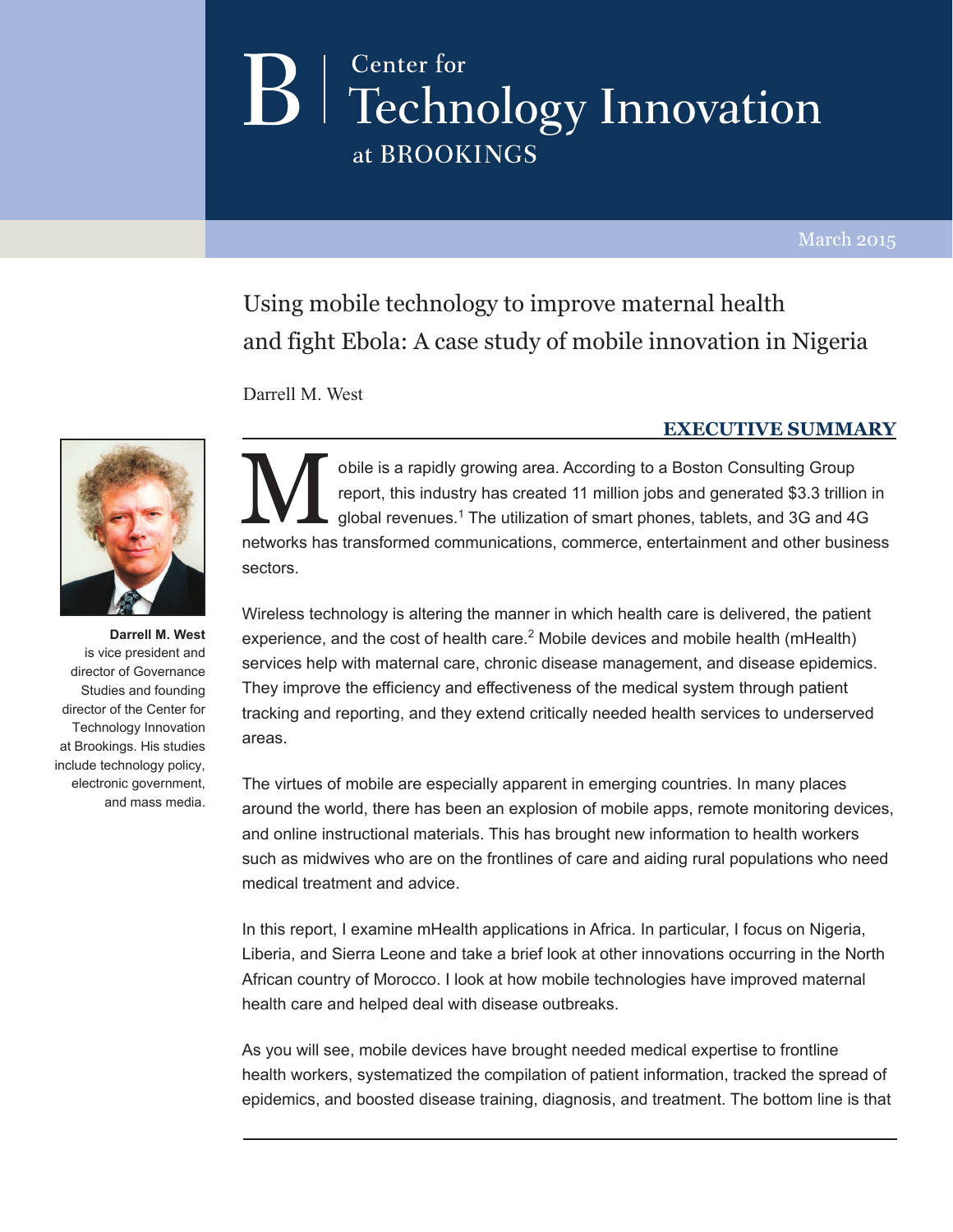mobile solutions represent a valuable way to improve patient treatment and public health reporting in the developing world.

# **Improving Maternal Health Through Mobile Technology**

Maternal health problems pose a major challenge in many nations. Table 1 shows the numbers for selected countries. In Sierra Leone, for example, 1,100 women die from pregnancy-related causes for each 100,000 live births. This compares to 560 in Nigeria, 640 in Liberia, 400 in Kenya, and 28 in the United States.<sup>3</sup>

| <b>TABLE 1: MATERNAL MORTALITY IN SELECTED NATIONS, 2013</b>                    |       |  |  |
|---------------------------------------------------------------------------------|-------|--|--|
| <b>United States</b>                                                            | 28    |  |  |
| Kenya                                                                           | 400   |  |  |
| Nigeria                                                                         | 560   |  |  |
| Liberia                                                                         | 640   |  |  |
| Sierra Leone                                                                    | 1.100 |  |  |
| Source: World Bank, "Maternal Mortality Ratio (per 100,000 Live Births)", 2015. |       |  |  |

According to the World Health Organization, 99 percent of all maternal deaths take place in the developing world. Globally, approximately 289,000 women died from childbirth or pregnancy in 2013.<sup>4</sup> Many of these fatalities could have been prevented through better medical care. Those who die or suffer unnecessary complications often do so as a result of high blood pressure, severe bleeding, infections, blood clots, or obstructed labor.

Many countries also experience high levels of infant mortality. The rate in Sierra Leone is 107 for every 1,000 live births, while it is 74 in Nigeria, 54 in Liberia, and 48 in Kenya. In contrast, the United States has 6 infant deaths for every 1,000 live births (see Table 2).<sup>5</sup>

| <b>TABLE 2: INFANT MORTALITY IN SELECTED NATIONS, 2013</b>                  |     |  |  |
|-----------------------------------------------------------------------------|-----|--|--|
| <b>United States</b>                                                        | 6   |  |  |
| Kenya                                                                       | 48  |  |  |
| Liberia                                                                     | 54  |  |  |
| Nigeria                                                                     | 74  |  |  |
| Sierra Leone                                                                | 107 |  |  |
| Source: World Bank, "Infant Mortality Rates (per 1,000 Live Births)", 2015. |     |  |  |

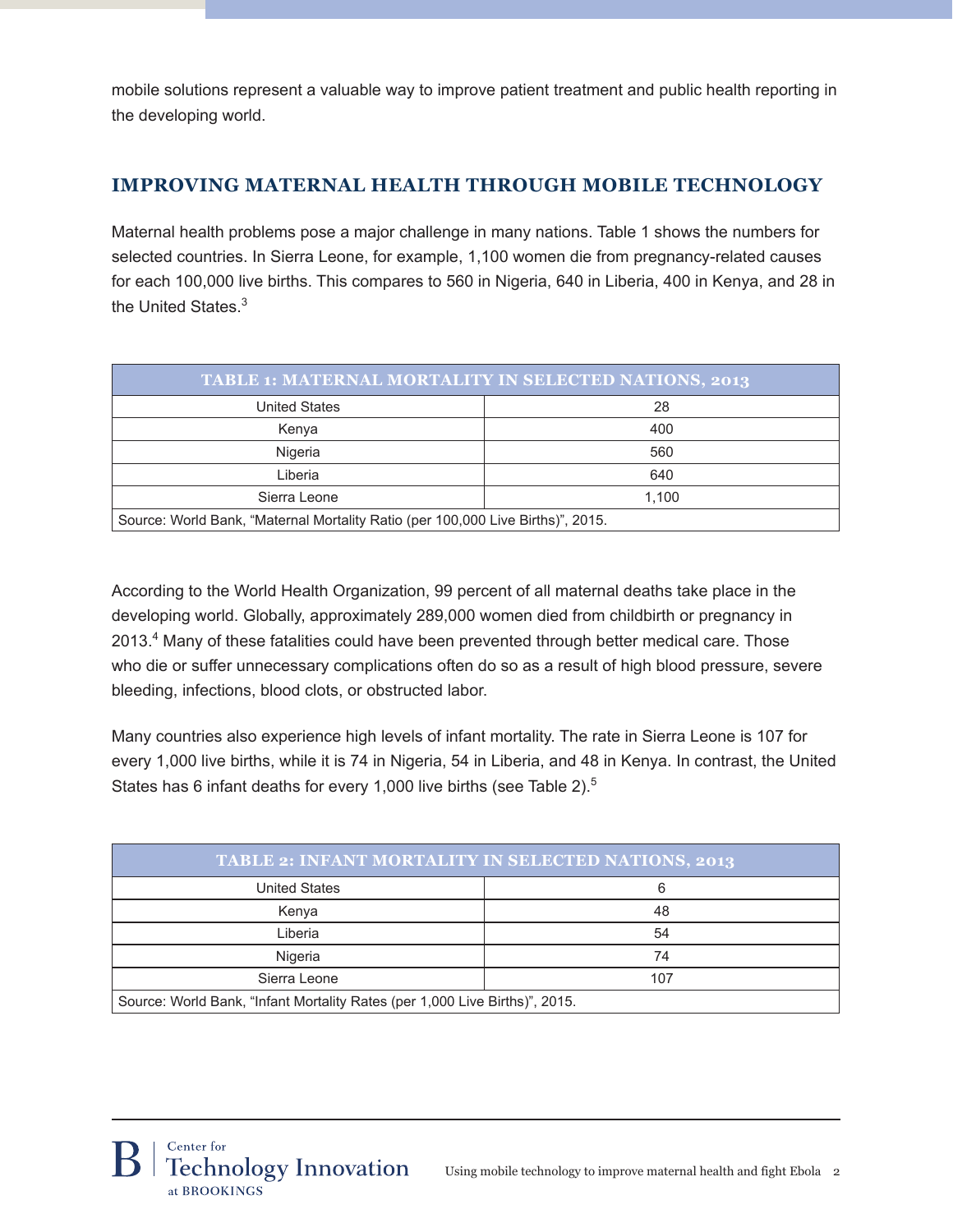There are a number of ways in which advanced mobile technologies can help improve maternal care and aid in reducing infant mortality. They can strengthen training of medical workers by providing access to accurate and current information regarding health conditions and treatment as well as the latest ideas on treating particular problems.<sup>6</sup> Having this access allows frontline health workers to handle various illnesses and understand where to go when they require additional health care information.

From a clinical standpoint, mobile devices can empower patients. Individuals no longer need to visit doctors' offices to be reminded to take medication. Instead, mobile devices allow patients to receive personal reminders via e-mail, automated phone calls, or text messages.

## **Examples of mHealth Innovations**

Mobile Midwife and Text4Baby are examples of innovative mHealth programs in the developing world. Now being deployed by the Grameen Foundation (http://www.grameenfoundation.org/pressreleases/grameen-foundation-and-babycenter-join-forces-support-mobile-healthcare-initiatives-d), this program uses mobile phones to deliver weekly calls to pregnant women regarding fetal health care.<sup>7</sup> The program aims to promote healthy pregnancies by encouraging women to seek prenatal care, debunking myths about pregnancy and childbirth and offering advice on topics such as delivery, breastfeeding, immunization, and good nutrition. Women also receive tips on avoiding malaria and managing pregnancy-related costs.

Findings show that these types of mHealth programs are garnering positive results. An estimated 281,000 new mothers signed up for the Text4Baby service.<sup>8</sup> Researchers in China have found that "text message and telephone reminders improved appointment attendance by 7 percent".<sup>9</sup> And in Malaysia, nonattendance dropped by 40 percent among new mothers who received text reminders of their medical appointments.

Mobile communication can aid in providing fast and accurate access to care. Consider that every day around the world 800 women die from preventable causes related to pregnancy and childbirth. Of those deaths, 40 percent are due to injuries or conditions related to placenta complications which can be detected through an ultrasound.<sup>10</sup>

The Mobile Ultrasound Patrol program in Morocco uses portable ultrasound machines and 3G smartphones to improve diagnostic times for expectant mothers. Implemented in cooperation with Qualcomm's Wireless Reach initiative, this program works with rural clinics throughout Morocco, providing doctors and nurses with backpacks containing devices that are wirelessly connected to maternal health specialists in urban hospital clinics.

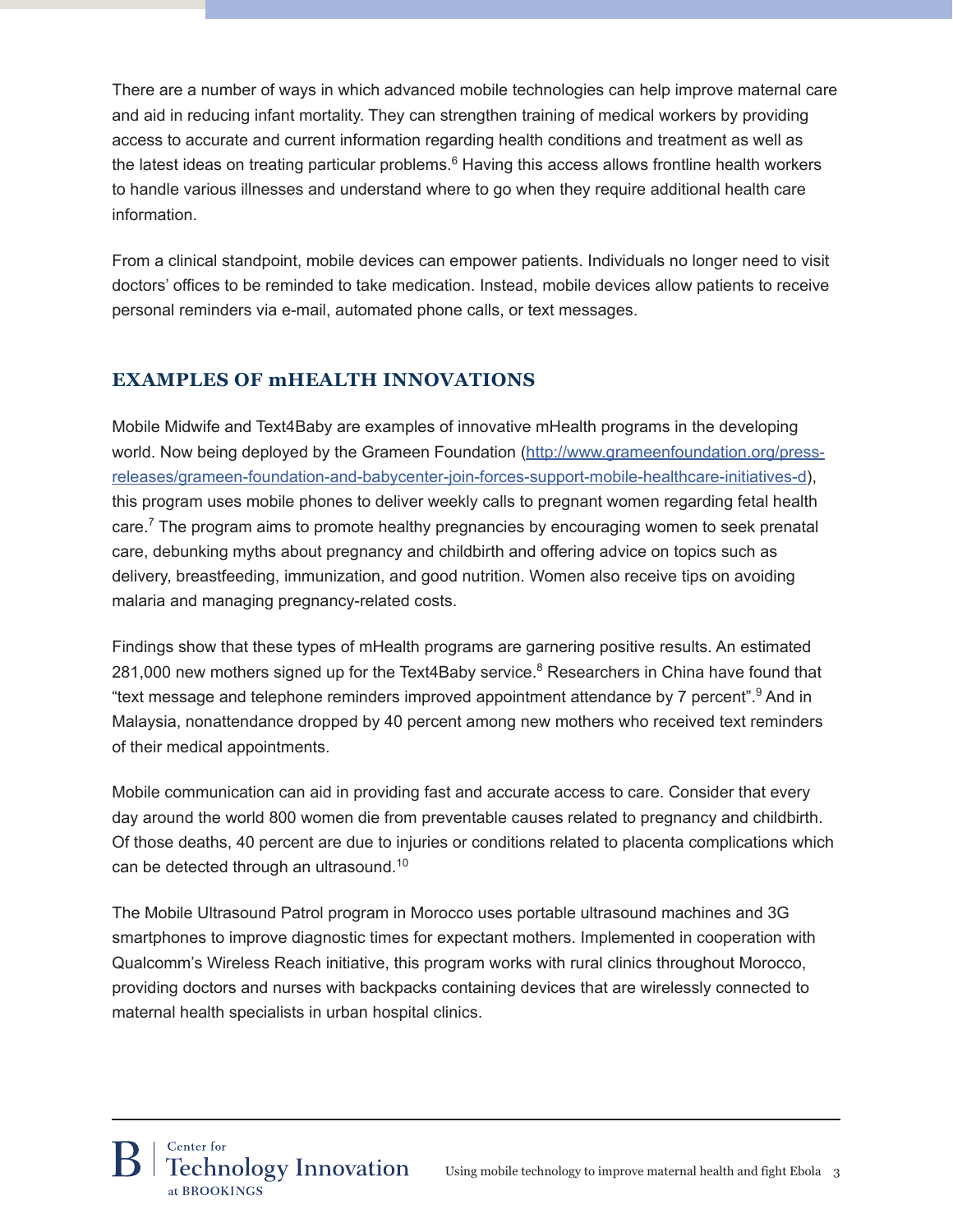This program aids in ensuring far-reaching, high-quality diagnostics and reduced the turnaround time for diagnosis from two weeks to less than 24 hours.<sup>11</sup> Having timely medical information aided health care providers in identifying high-risk pregnancies and reduced the number of at-home births—the most risky kind of delivery—in the developing world.

In Bangladesh, maternal mortality is declining. However, with at least 322 maternal deaths per 100,000 births, the country still has one of the highest maternal mortality ratios in the world and the highest in South Asia.<sup>12</sup> Neonatal deaths comprise more than half (57 percent) of fatalities under the age of five.

In response, doctors in Bangladesh launched the Mobiles4Health initiative. This program uses mobile phones to provide pregnant women with information about how to take care of themselves, early warning signs of possible infant problems, the benefits of family planning, and breast feeding best practices.<sup>13</sup>

# **How mHealth Benefits Medical Care**

A review of 25 studies on voice and text message interventions in health care management found significant benefits. In examining research on medical reminders sent to 38,060 individuals, researchers documented improvements "in compliance with medicine taking, asthma symptoms, stress levels, smoking quit rates, and self-efficacy. Process improvements were reported in lower failed appointments, quicker diagnosis and treatment, and improving teaching and training."<sup>14</sup>

Mobile benefits extend to workplace efficiency. A study of the U.S. wireless industry by Roger Entner found that mobile devices improve worker productivity in several ways: 1) reducing unproductive travel time, 2) improving logistics, 3) enabling faster decision-making, and 4) empowering small businesses and improving communications. Entner estimated that the wireless industry increased productivity by \$33 billion in 2011 alone. One-third of this gain (\$11.2 billion) came from the medical area. His research projects productivity gains of \$305.1 billion over the next 10 years in medicine.<sup>15</sup>

An analysis of evaluation studies of mobile devices and physician practices found three benefits: 1) physicians with access to mobile devices responded more promptly to reading medical test results, 2) there were fewer errors in medication prescription and hospital discharging, and 3) doctors showed improved data management and record-keeping practices.<sup>16</sup>

Indeed, error avoidance may be one of the primary strengths of mHealth. While the use of mHealth applications is in its earliest stages and acceptance by medical practitioners has just begun, studies looking at the impact of mHealth have already begun.

For example, a U.S. study of nurses relying upon handheld devices found that 16 percent said the mobile equipment had helped them to avoid at least one error in clinical treatment while another

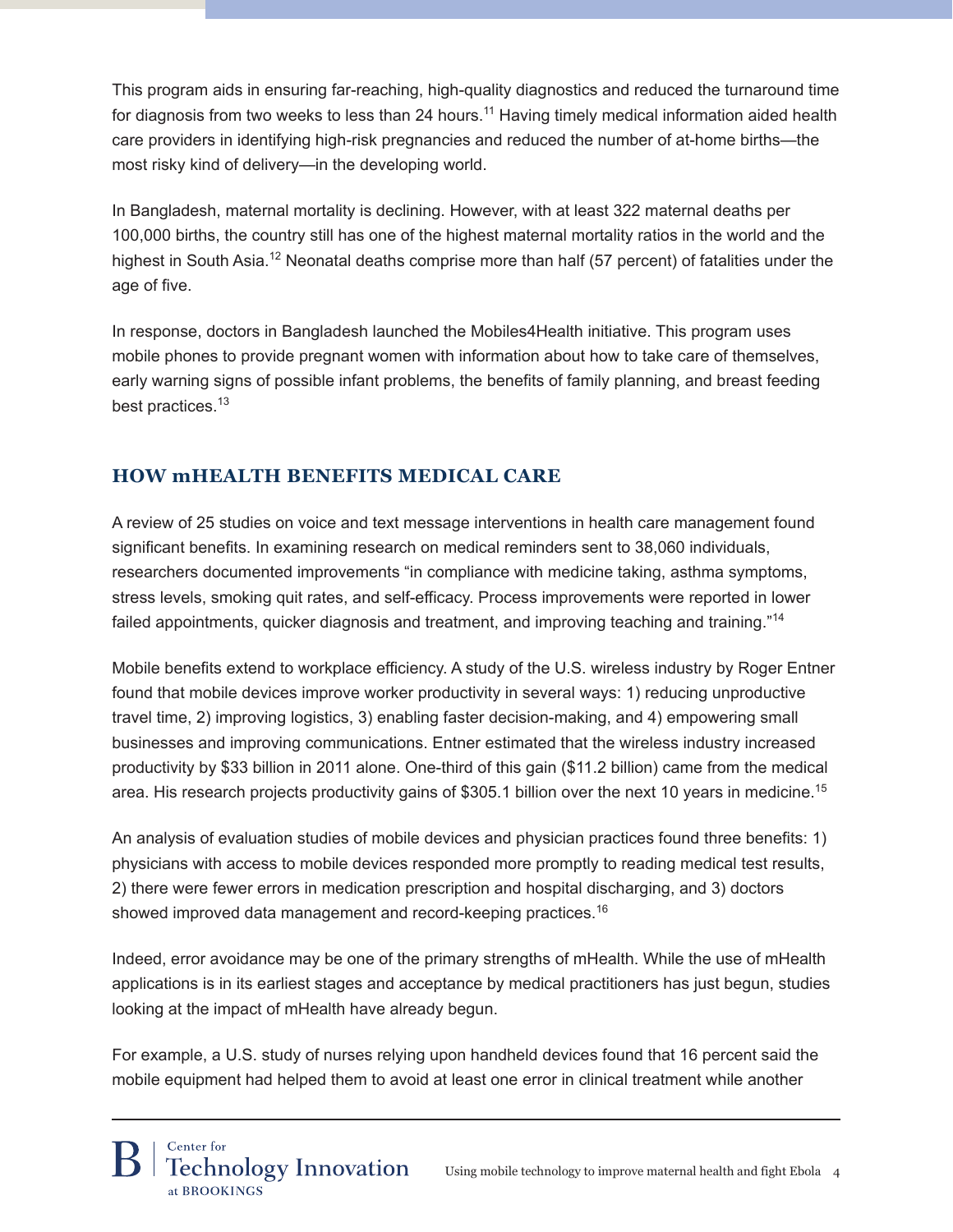6 percent indicated it had enabled them to avoid errors on multiple occasions.17 These positive findings demonstrate that mHealth has the ability to improve service delivery and save money in the process.

# **Challenges and Opportunities for mHealth in Developing Countries**

Mobile technology has great potential to impact access and quality of care, but it is not a simple or easily implemented solution for the developing world. Many countries suffer from a range of technology barriers, including lack of access to electricity which is needed to power clinical and health care equipment.

In addition, it is difficult to build health care facilities in many places. Getting construction permits and building materials can sometimes take months or longer. Some developing nations have policies designed for an industrial era, making it difficult to navigate the legal and regulatory processes for technology innovation. Decision-making is compartmentalized and fragmented among many agencies and it is difficult to develop policies that cut across departments. In these situations, it can take a long time to get regulatory approval to build health clinics and to equip them with the materials needed for modern health care. This slows innovation and impedes the adoption of new technologies.

At the same time, many developing countries are not as burdened by robust regulatory systems and programs. This can result in unique ways of responding to health challenges and reverse innovation whereby developing nations inform mHealth advances globally. Out of necessity, poorer countries have had to rethink processes, interventions, and overall systems and can leapfrog technologies.<sup>18</sup>

Implementing mobile programs requires the cooperation of technology providers, government agencies, non-profit organizations, and health care experts. It is typically difficult to get all these people to work together. Barriers across agencies and organizations often create a confusing maze for implementation and adoption.

Even so, many health innovators are looking to—and working in—developing countries and are promoting the use and spread of mHealth in these nations. For example, the African Partnerships for Patient Safety (APPS) is a World Health Organization effort that builds partnerships between hospitals in Africa and Europe. It has helped introduce new technology into the health care sector.

# **A Case Study on mHealth Impact and Benefit: Nigeria**

Nigeria represents an interesting example of mHealth solutions. With more than 174 million residents, Nigeria is the most populous country in Africa. Yet, it has a poverty rate of over 54

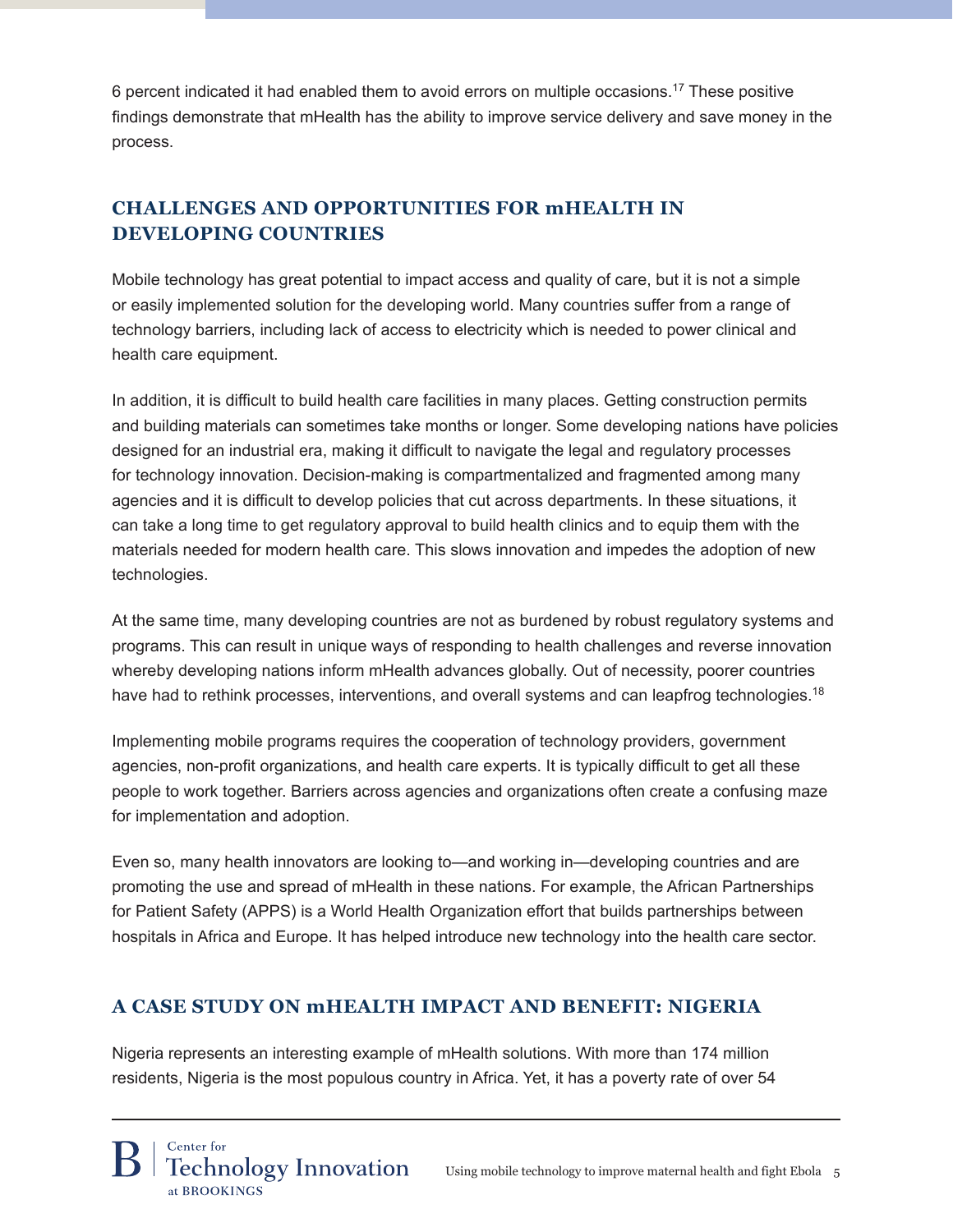percent,<sup>19</sup> and the government devotes only 5.6 percent of its total budget to health care – well below that of other African countries.<sup>20</sup>

The result is that many people lack basic access to health care and this makes it difficult to meet the population's basic care needs. An estimated 10 percent of the world's 287,000 maternal fatalities occur annually in Nigeria.21 The country, though, is committed to raising its health care expenditures to 15 percent of its annual budget. Along with other African Union countries, Nigeria signed the Abuja Declaration in 2001 pledging to increase its spending in this area. The Nigerian National Primary Health Care Development Agency (NPHCDA) has a mandate is to conduct research on communicable and non-communicable diseases of public health importance. It is working with partners to improve health care through a number of clinical care facilities throughout the country.

One particular area of focus is an effort to reduce maternal and infant mortality rates. A collaborative program between Qualcomm's Wireless Reach initiative and stakeholders including NPHCDA, the mobile operator Etisalat Nigeria, Evidence for Action, Vecna Technologies, through its Vecna Cares Charitable Trust and InStrat Global Health Solutions, is a current example of the positive impact mobile technology can bring to care. This program provides midwives and other health care workers with tablets and connectivity to capture patient medical information at the point of care and assist in the analysis and diagnosis of clinical conditions that lead to maternal and infant mortality.

Vecna Technologies is a Cambridge, Massachusetts-based company that works in Nigeria. According to co-founder and executive director Deborah Theobald, her organization provides a mobile electronic medical record system that includes information on patient medical history, health problems, and treatments. This system, called the Clinical Patient Administration Kit (CliniPAK), tracks patient care and generates reports regarding treatment and outcomes. When combined with local wireless network capability, clinicians can accurately track and report health information with patients, each other, and public health authorities.

As is true in many parts of the developing world, there is low computer literacy in many rural areas of Nigeria. "People there weren't using modern technology," Theobald noted. For this reason, the touch screen feature of tablets makes it easy for clinical workers to learn how to use the system. When asked why this mobile solution was beneficial for Nigeria, Theobald explained that health centers in Nigeria need "a product that is patient-facing and that has easy-to-use work flows."<sup>22</sup>

The CliniPAK system helps clinicians and health officials keep track of medical information. Its "point of care" platform has tools that document pre- and postnatal treatment, support care summaries, child welfare, immunization, and other health information. For mothers, the system covers the "full gamut from pregnancy to under five year old care," Theobald explained.

The initial response to the tablet technology has been positive. Theobald says her firm and InStrat Global Health Solutions serve 51 medical clinics in Nigeria in four different states and they have data

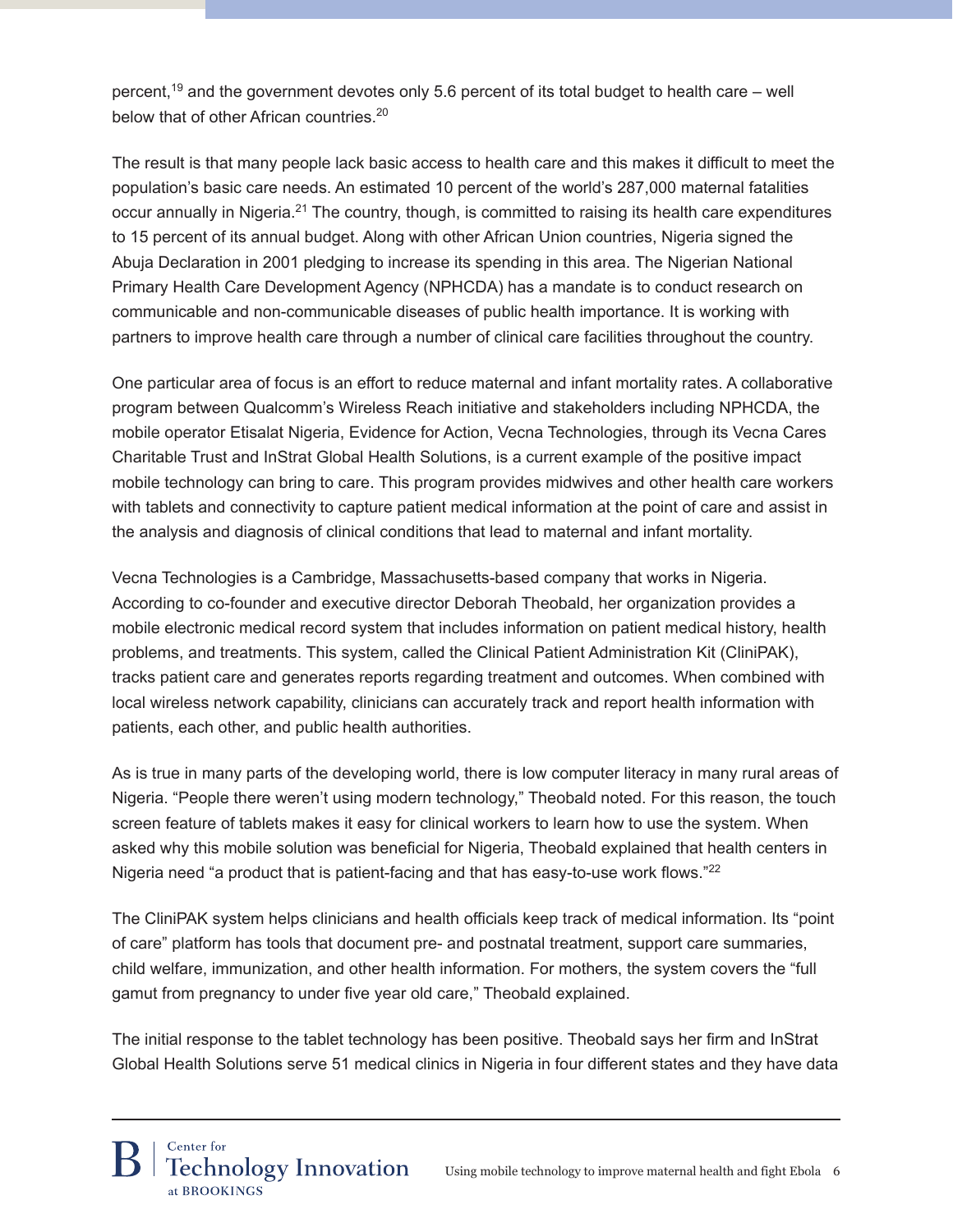on over 50,000 patient visits since July 2014. Clinicians report that the mobile tools are easy to use and that most health care workers can be trained in less than an hour and are "self-sufficient" after several days.

Data collected from four Nigerian states during the summer of 2014 shows considerable success in providing care to expectant mothers and tracking medical information. In Ondo state, for example, 15 percent of pregnant women visited clinics in July and August 2014, during their first five months of pregnancy (see Table 3). In Anambra, the percentage varied between 14 and 24 percent. Federal Capital Territory saw treatment levels ranging from 31 to 44 percent. Kano was able to reach between 20 and 24 percent of expectant mothers.<sup>23</sup>

Despite the opportunities to scale this effort more broadly, it is important to note some data limitations. The number of health facilities in each state is small relative to the medical centers in each area. Ondo state has deployed more CliniPAKs (12 in total) compared to 3 in Kano and FCT and 4 in Anambra. Since the project still is being implemented, there are no firm numbers on the percentage of total patients at each facility who are being reached.

| TABLE 3: PERCENT OF NIGERIAN EXPECTANT MOTHERS RECEIVING MATERNAL<br><b>CARE DURING FIRST FIVE MONTHS OF THEIR PREGNANCY, 2014</b> |           |      |               |  |  |
|------------------------------------------------------------------------------------------------------------------------------------|-----------|------|---------------|--|--|
|                                                                                                                                    | June      | July | <b>August</b> |  |  |
| Ondo                                                                                                                               | <b>NA</b> | 15%  | 15%           |  |  |
| Anambra                                                                                                                            | 21%       | 14%  | 24%           |  |  |
| <b>FCT</b>                                                                                                                         | 39%       | 44%  | 31%           |  |  |
| Kano                                                                                                                               | 21%       | 24%  | 20%           |  |  |
| Source: Qualcomm Wireless Reach "CliniPak Mobile Health Project" June to August 2014 n 10                                          |           |      |               |  |  |

Source: Qualcomm Wireless Reach, "CliniPak Mobile Health Project," June to August, 2014, p. 10.

Each patient's medical data was entered into a CliniPAK mobile medical record. The tablet also kept track of each patient's demographic background, address, contact information, and personal and family medical history. It detailed clinical consultation and treatment for natal childcare, birth summaries, nutrition, family planning, immunization, labor and delivery, mortality, and HIV counseling.<sup>24</sup>

An analysis of labor and delivery data shows a high level of births were performed with the participation of skilled birth attendants (see Table 4). Ondo had 87 percent of its 446 deliveries with a skilled clinician present, while the figure was 96 percent in Anambra, 90 percent in FCT, and 100 percent in Kano.<sup>25</sup>

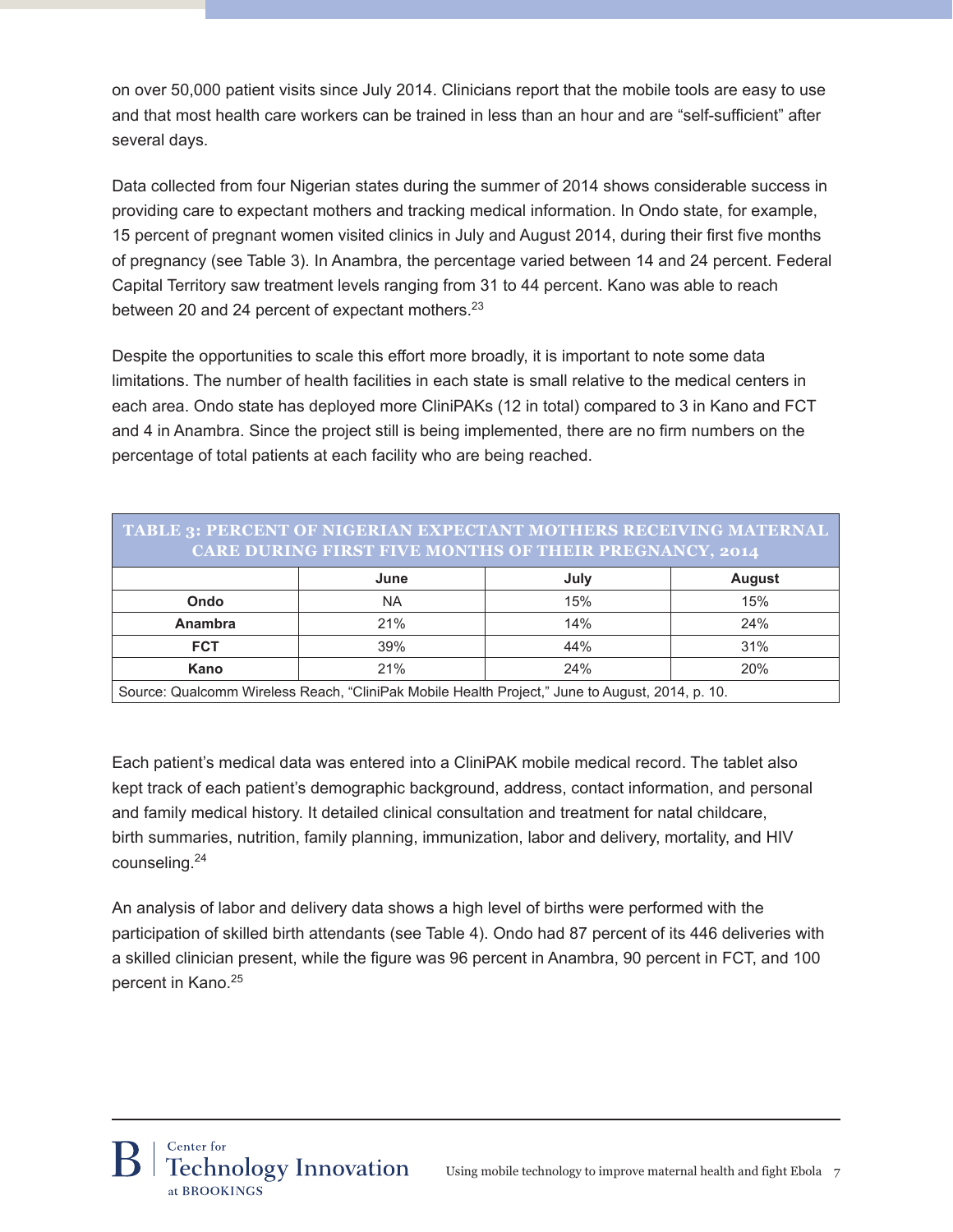| <b>TABLE 4: NIGERIAN LABOR AND DELIVERIES IN AUGUST, 2014</b>                                   |                                                        |                         |  |  |
|-------------------------------------------------------------------------------------------------|--------------------------------------------------------|-------------------------|--|--|
|                                                                                                 | <b>Percent with</b><br><b>Skilled Birth Attendants</b> | <b>Total Deliveries</b> |  |  |
| Ondo                                                                                            | 87%                                                    | 446                     |  |  |
| <b>Anambra</b>                                                                                  | 96%                                                    | 27                      |  |  |
| <b>FCT</b>                                                                                      | 90%                                                    | 51                      |  |  |
| Kano                                                                                            | 100%                                                   | 43                      |  |  |
| Source: Qualcomm Wireless Reach, "CliniPak Mobile Health Project," June to August, 2014, p. 15. |                                                        |                         |  |  |

In relation to child mortality, immunization programs were also successful at reaching children. In Ondo state, medical clinics were able to immunize 529 children against polio (the Oral Polio Vaccine), 452 against Hepatitis B, and 800 against tuberculosis through the Bacillus Calmette-Guerin (BCG) vaccine (Table 5). The numbers were lower in Anambra, FCT, and Kano states but, overall, several thousand children were vaccinated.

| TABLE 5: NUMBER OF CHILD IMMUNIZATIONS IN NIGERIA,<br><b>JUNE TO AUGUST, 2014</b>               |                           |                    |                         |  |  |
|-------------------------------------------------------------------------------------------------|---------------------------|--------------------|-------------------------|--|--|
|                                                                                                 | <b>Oral Polio Vaccine</b> | <b>Hepatitis B</b> | <b>TB Vaccine (BCG)</b> |  |  |
| Ondo                                                                                            | 529                       | 452                | 800                     |  |  |
| Anambra                                                                                         | 276                       | 154                | 289                     |  |  |
| <b>FCT</b>                                                                                      | 79                        | 84                 | 86                      |  |  |
| Kano                                                                                            | 56                        | 55                 | 53                      |  |  |
| Source: Qualcomm Wireless Reach, "CliniPak Mobile Health Project," June to August, 2014, p. 17. |                           |                    |                         |  |  |

The CliniPAK program has helped clinicians and doctors to provide directed care in a timely manner, eliminating redundant testing or questioning which saves clinicians' time and serving the goal of driving down the number of maternal and infant deaths.

# **Aiding the Fight Against Ebola**

As the CliniPak mobile health system was being implemented in Nigeria to help with maternal and child care, the country started to see signs of an Ebola outbreak. Ultimately, 21,000 people were afflicted worldwide and approximately 8,500 people died, including nearly 8,000 in Sierra Leone, 7,700 in Liberia, 2,000 in Guinea, and 20 in Nigeria.<sup>26</sup>

Public education and the training of health care providers was a crucial part of the Ebola response. Authorities needed to rapidly disseminate medical materials and information to medical personnel and patients, and they realized that they could do this using the mHealth platform that was already

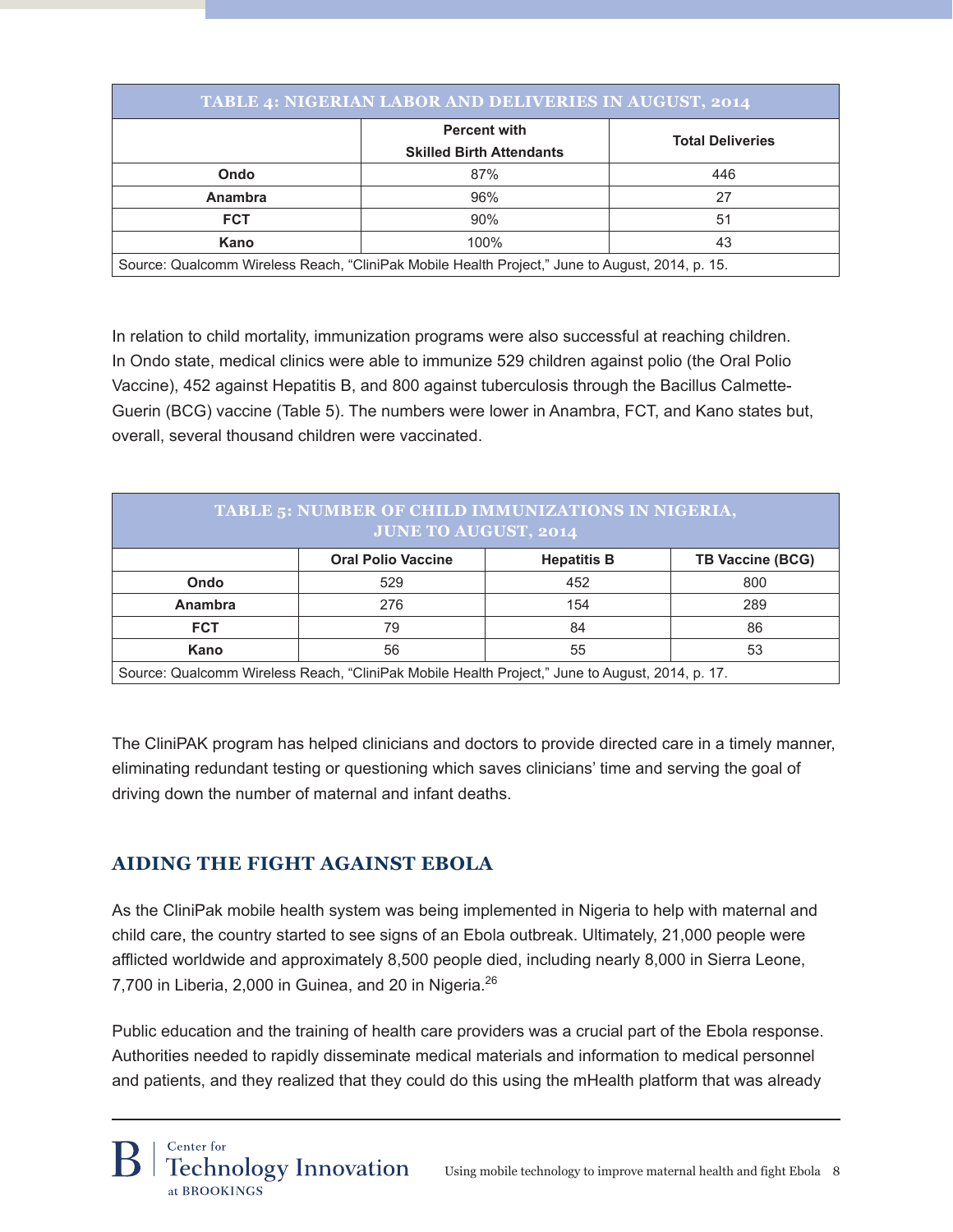established in Nigeria through CliniPAK. The system also supported the development of a number of mobile apps designed specifically to educate people about the disease.<sup>27</sup>

During this outbreak, it was particularly crucial to educate frontline health workers. "Those workers are the most at risk," explained Okey Okuzu, the founder and chief executive officer of InStrat Global Health Solutions.<sup>28</sup> "Primary healthcare often takes place in rural communities. Workers there sometimes are not very informed on how the disease develops and what to watch for."

A survey of 282 frontline health workers in the early days of the Ebola crisis found that 81 percent of them were very fearful of the Ebola virus. In addition, 68 percent indicated they were not unwilling to work in units involving Ebola patients, 23 percent were willing, and 9 percent responded with a maybe.<sup>29</sup>

Part of the problem was that a number of health care workers were not well-informed about the causes or treatment of Ebola. In a survey taken early in the epidemic by InStrat and Anadach Group, 36 percent of respondents believed that using gloves when handling patients could protect people from the virus, while 63 percent were unsure or did not think gloves were helpful. In addition, 85 percent believed you could avoid Ebola by avoiding handshakes or touches, while 14 percent were unsure or felt that was not the case. Seventy-two percent of respondents believed that infection was less likely if you washed your hands after contact, while 28 percent were not sure or thought that was not the case.<sup>30</sup>

The lack of knowledge among those responsible for providing care made it vital to educate health workers quickly. One of the virtues of mobile campaigns is their ability to scale rapidly. Once a problem is identified, up-to-date information can be disseminated swiftly and broadly in a varying array of locations and geographies. Vecna worked with Anadach Group to create a mobile tutorial on Ebola and InStrat distributed it to health care workers across Nigeria. The tutorial discussed the causes of Ebola, how it spreads, ways to diagnosis the disease, and how to treat it.

The informational material generated a positive response from Nigerian health care providers. A number of them felt it raised awareness of disease screening and treatment and gave workers valuable treatment information. Okuzu pointed out that "our tutorial gave them a sense that they weren't so isolated. Health facilities often are in places that are remote. When we came in, they found that others were interested in their well-being."<sup>31</sup>

As a sign of its impact, he noted that "for each person who viewed our tutorial, approximately four other people in the community were influenced. There are incorrect myths about the disease. Following the tutorial, people could refute these myths because they had good knowledge of the disease." Okuzu's sense was that the tutorial had "very strong impact and was very well received."<sup>32</sup>

In addition, Okuzu pointed out that "the data collected so far have begun to impact the way health care is delivered in the communities from ongoing deployments, as follows:

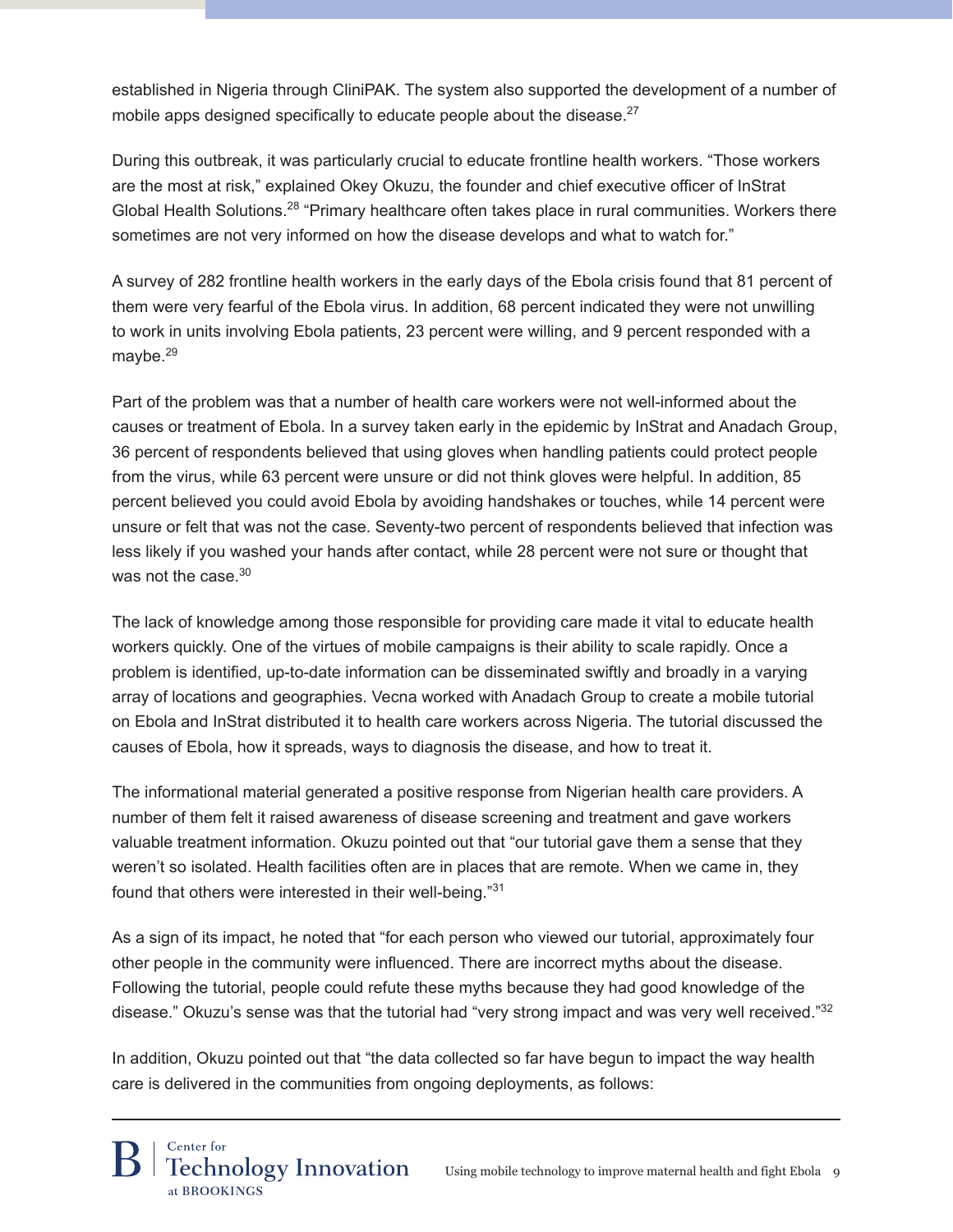- **•**  Service gaps are now better highlighted leading to introduction of new services for 2015;
- There is now better capacity planning for anticipated demand;
- Delivery forecast [is] possible;
- Immunization demand forecast is being contemplated;
- Patient triaging at point of care is now possible at facilities given easy access to patient records;
- **•**  Health workforce capacity gaps have been identified and assessments are currently being made on how best to address those gaps;
- **•**  And nurses and midwives now save a few days every month compiling reports and instead focus more on patient care."<sup>33</sup>

Informed by its evaluation of clinical data from CliniPAK, the Ondo State Ministry of Health launched a Medical Records Officer (MRO) knowledge assessment survey across its 550 health centers. It plans to provide MROs with appropriate training to bridge the gaps identified by the assessment.

Overall, the campaign to train and educate health workers on Ebola was remarkably effective. Unlike other African nations which have suffered as a result of various epidemics, Nigeria was largely spared the devastating impact of Ebola. Twenty cases of Ebola were diagnosed in Nigeria. These cases were quickly isolated and treated and, in a short period of time, the World Health Organization declared Nigeria "free of Ebola."<sup>34</sup> By early 2015, news reports noted that West African Ebola treatment centers were "nearly empty."35 Social media and text messaging were vital to the Ebola education and training campaign. These tools helped to dispel rumors and false information about the disease.<sup>36</sup>

# **Mobile Health Solutions in Liberia and Sierra Leone**

Infrastructure limitations hampered responses to the health crisis in a number of places. It forced technology innovators to deploy "low resource" solutions to deal with Ebola. Uyi Stewart of IBM Research Africa explained that "there are infrastructural challenges in Sierra Leone, there are infrastructural challenges in Liberia, but this is needed there so what is the work-around so that we can have an impact. This is the concept of Africanised solutions, the idea of localizing innovation to make it relevant to the conditions of use<sup>37</sup>

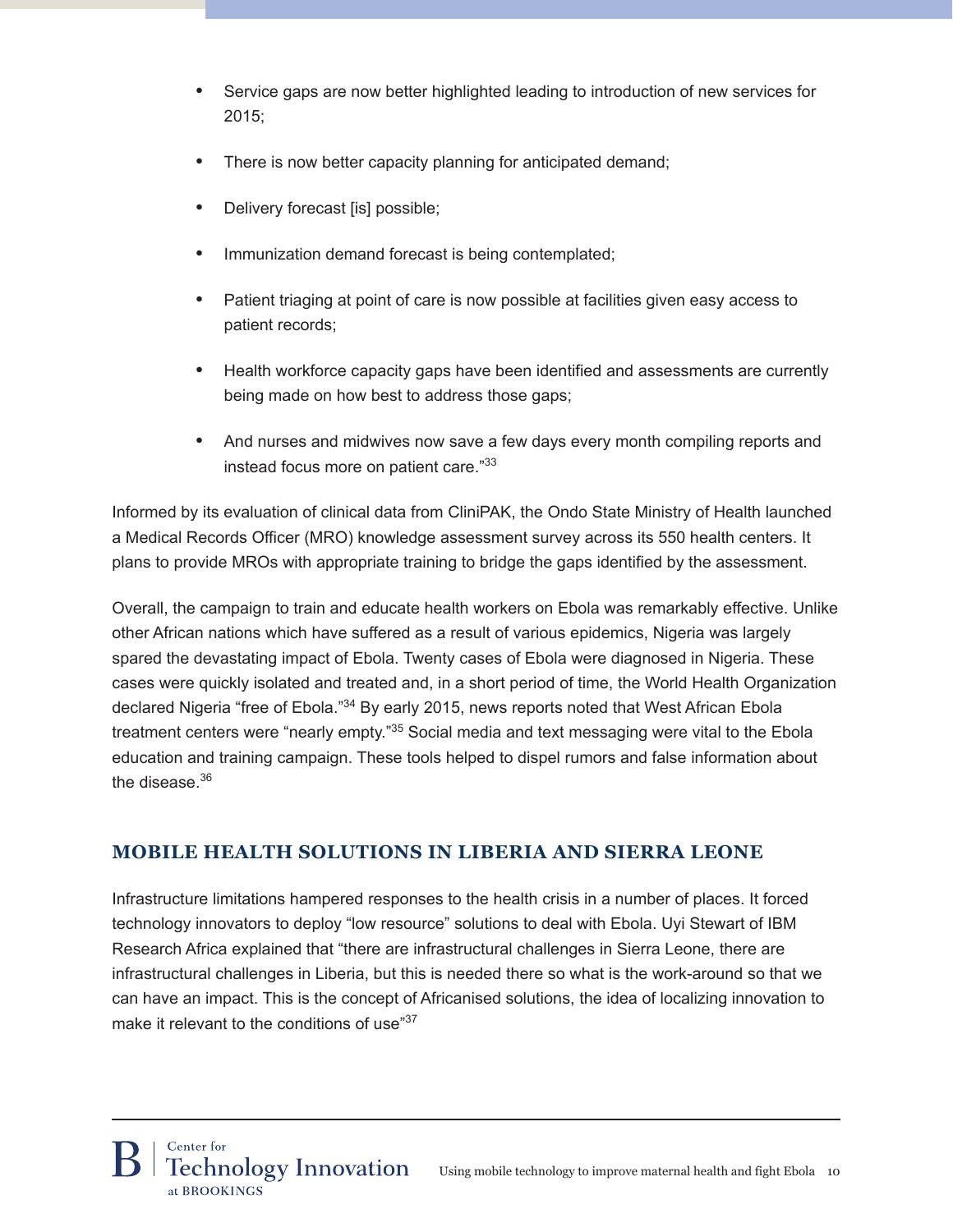With the success of the Nigeria CliniPAK mobile project, other West African countries extended mHealth applications to their own nations. One such place was Liberia, a country that was hit hard by the Ebola epidemic and needed effective solutions that could be quickly implemented. Sierra Leone was another place hard-hit by the epidemic. Both countries were at the epicenter of the Ebola crisis. At the height of the outbreak "28 new Ebola cases [were] arriving daily in Liberia."<sup>38</sup>

In fall 2014, 175 Nigerian health care providers went to Liberia and Sierra Leone to aid those nation's responses.39 Health experts deployed Ebola tutorial content in each location, and the mobility solution helped them deal with an outbreak that was far more serious. Vecna worked in tandem with Nigerian partners to use its CliniPAK system to teach frontline health workers about the illness and track the outbreak.

mHealth innovations grew. In Liberia, a tech startup called Ushahidi developed a mapping tool that tracked the spread of the disease. Through crowd-sourced data, it compiled information on where the illness was spreading and how public health authorities should respond.

For example, the International Red Cross sent two million text messages each month about Ebola. This effort provided people with much-needed information about screening, diagnosis, and treatment. "Simple technology like a basic SMS phone can support and strengthen the additional communication efforts that are already happening by connecting people to better, more accurate information faster than before," said Dana Zucker of UNICEF's Innovation unit.<sup>40</sup>

In an interview, Theobald stressed that the CliniPAK system was valuable for dealing with the epidemic across the region. "This system is critical to fighting the outbreak," she said. "This is the first time they'll be using digital records at all in any of the ETUs [Ebola Treatment Units]. Everyone has been using paper. If they have had a tablet, all the information they're capturing is stuck on that tablet because they haven't been able to data share across tablets."41

Paper-based systems are quite limited. "If the patient is isolated, so is their paperwork," Theobald added. "The doctors try to remember information about the patient and then rush out and write it down. And, they're doing that in patient wards that could hold anywhere from 20 to 100 beds".<sup>42</sup>

Once electronic systems are established and connected, health care providers can learn from one another. Theobald believes that "it's about daily care but it's also about learning. People are talking with each other so as we collect more data, we're able to share that information across other treatment centers so we can improve clinical regimens and change outcomes for more people."<sup>43</sup> Continuing, she pointed out that, "Doing this kind of data sharing and filtering, and doing data drill downs, it just wouldn't have been possible without the data system they're using now."44

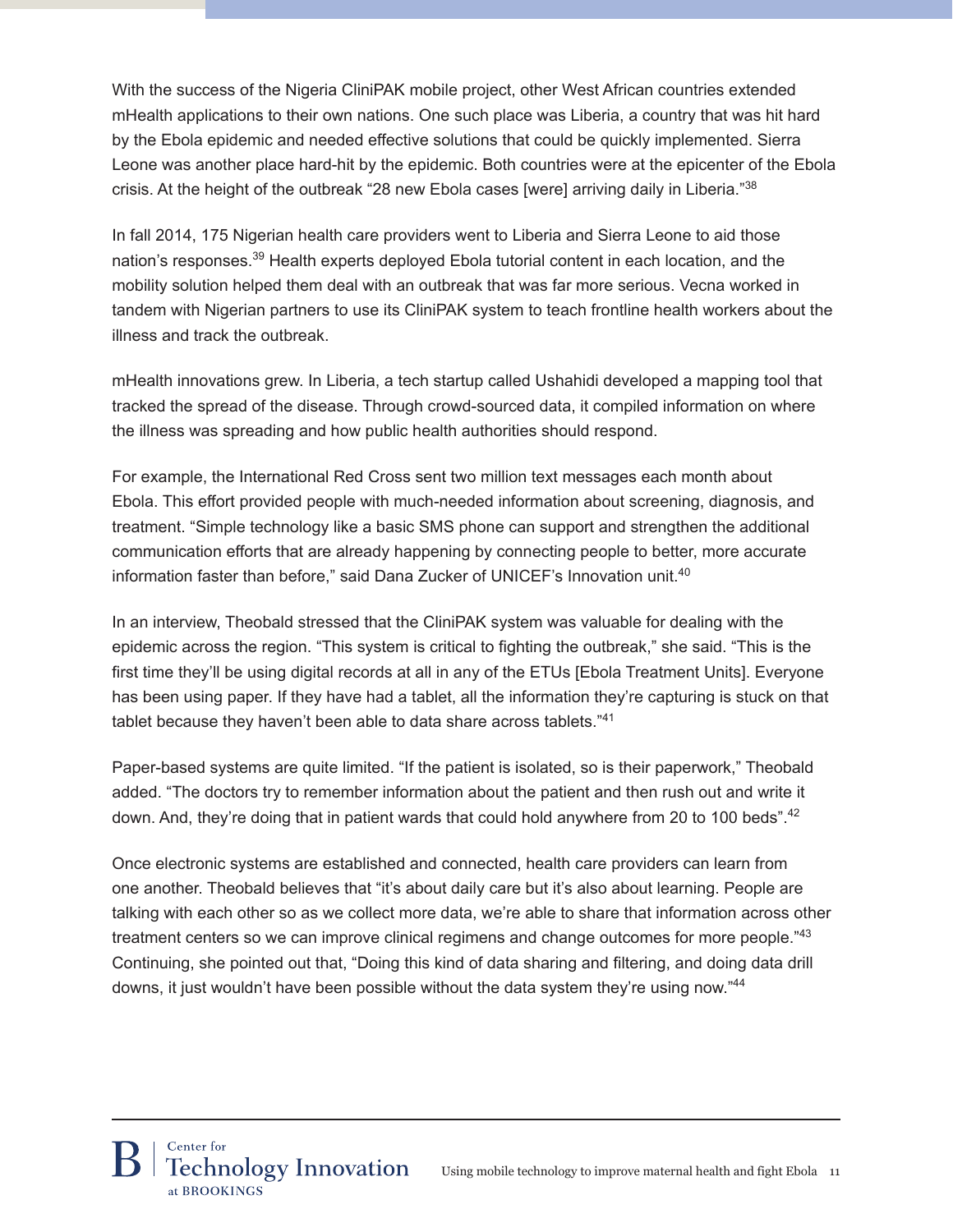# **Examples of the Impact of mHealth in Other Areas and Other Parts of the Developing World**

Nigeria, Liberia, and Sierra Leone are not isolated examples of mHealth impact. It is well-documented that electronic medical record systems improve the efficiency of medical delivery. According to research, "adopting digital records in one project in Kenya shortened patient visits by 22 percent, doctor time per patient was reduced by 58 percent, and patients spent 38 percent less time waiting in the clinic."45 It has also been shown that providing mobile phones to women increases their visits to health facilities, and this utilization reduces levels of maternal fatalities.<sup>46</sup>

Maternal health and primary care solutions have been implemented in Kenya, Morocco, Sierra Leone, Northern Africa, and many other parts of Africa. A mobile rollout in Kenya, for example, helped 10,691 patients in eight different clinics.<sup>47</sup>

Mobile platforms are helping address existing health care issues and those that emerge suddenly. They bring leading, international informational resources to underserved communities in both rural and urban areas quickly and efficiently.

mHealth is also making an impact in other parts of the world. For example, projects in India and Sri Lanka have found mobile devices to be very helpful in monitoring outbreaks of Dengue Fever.<sup>48</sup> In the world before mobile communications, it generally took provinces in these countries anywhere from 15 to 30 days to report data on disease outbreaks to central authorities. The time lost here slowed treatment responses and aggravated the spread of infectious diseases.

However, with the onset of mobile and digital communications, the wait time on infectious diseases has dropped considerably.<sup>49</sup> Through the Real-Time Biosurveillance Program, public health authorities in India and Sri Lanka use mobile devices to gain unprecedented access to collected information and use digital data mining techniques to look for "anomaly detection" in patient disease patterns.

As a result, areas reporting major outbreaks receive additional resources for diagnosis and treatment which, in turn, helps to limit the spread of the disease. In dealing with epidemics, experts Ruxandra Paul and Kenneth Sherrill say, "Communication is essential: decision makers need to exchange information on a constant basis, while at the same time, educating and informing the general public about the disease."<sup>50</sup>

## **Rural Versus Urban Care**

Nearly every nation has disparities between urban and rural areas. Health care providers and specialists are more likely to be located in densely populated jurisdictions because that is where hospitals and advanced equipment are found.

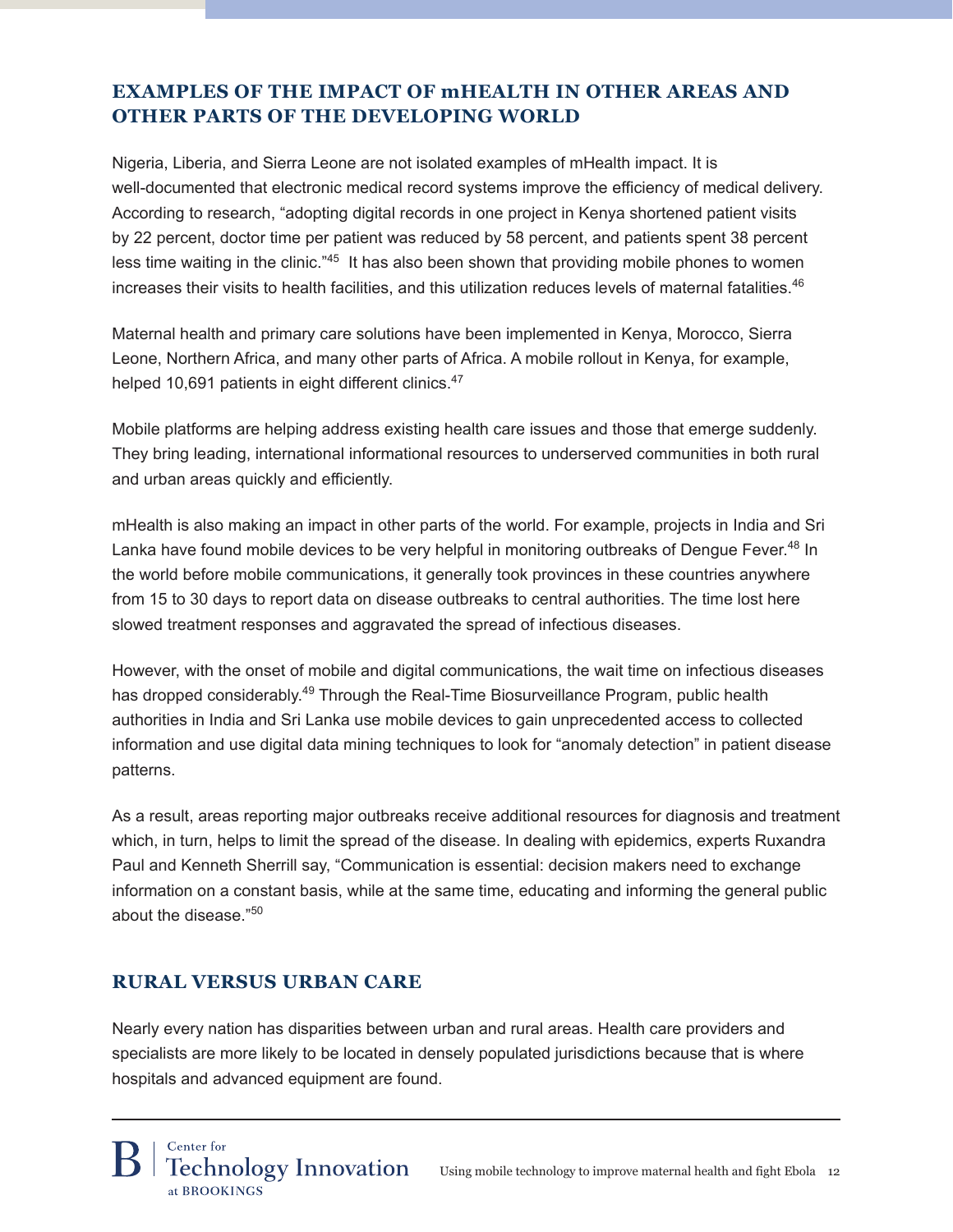The lessons for mHealth are clear. Mobile devices improve access to medical care in many nations, regardless of the population count in a particular area. In India, for example, rural-dwellers gain access to medical care far from their hometowns through videoconferencing. Using broadband connections, doctors who are geographically remote from patients can still examine them and diagnose particular problems. In countries where physicians are in short supply in rural areas, this enables patients in underserved locales to get needed medical treatment.<sup>51</sup>

Singapore has an mHealth application called Health Buddy which provides a list of medical symptoms and possible treatments, along with tips and videos on ways to promote good health. Patients use this application to ask specialists detailed questions about particular illnesses and who they should see for medical care. Health Buddy provides access to SingHealth, the government health portal with more than 40 different medical specialties available.<sup>52</sup>

In Malawi, Josh Nesbit of Medic Mobile developed software that allowed health care workers in the field to text in medical information for rural patients to clinics and doctors located elsewhere. Rather than spend hours commuting to clinics, health workers could use this software to receive quick diagnosis on routine symptoms and suggested treatments. Nesbit said, "Within six months of the system going live, the number of patients being treated for tuberculosis doubled, more than 1,200 hours in travel time were eliminated, and emergency services became available in the area for the first time."53

In Bangladesh, 90 percent of childbirths in rural areas occur outside of hospitals or health care clinics. After the launch of a mobile birth notification system that calls health clinics when a woman in labor starts asking for a midwife, 89 percent of births now take place with trained health workers in attendance.<sup>54</sup>

Researchers at Johns Hopkins University have extended the Bangladesh model through an mCare initiative that schedules prenatal care visits for expectant mothers, helps during childbirth, and checks in after childbirth to provide assistance with any health issues.

As these examples show, mobile technology allows people to overcome geographical limitations in health care and access information at a distance. Doctors can work more efficiently in that they don't need to be in the physical presence of a patient in order to judge the patient's condition. Patients can obtain a second opinion simply by sending the second doctor relevant medical tests electronically. If a personal conference is required, doctors can use videoconferencing to speak to patients located in another city, state or country.

# **Enabling Efficiencies Using mHealth**

Mobile solutions have strong value for health care both in terms of effectiveness and efficiency. For example, research by the Telnor Group has found that mHealth efforts can reduce the cost of

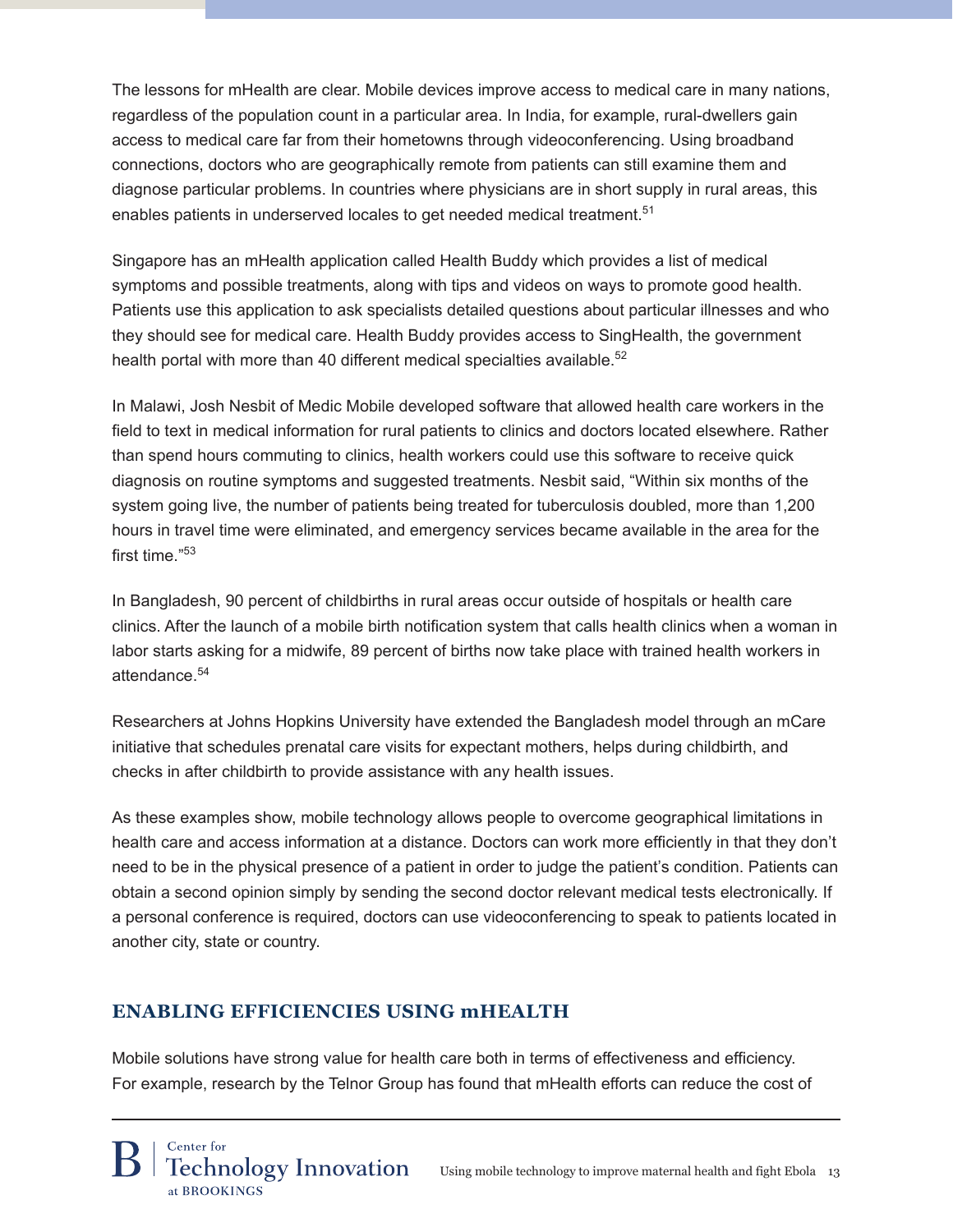medical care among elderly patients by 25 percent, double access to physicians by those living in rural areas, and improve tuberculosis treatment compliance by at least 30 percent.<sup>55</sup>

Wireless technologies help move medicine towards data-based decision-making. "Mobile health technologies present a new paradigm for healthcare management," said Okuzu.<sup>56</sup> "It presents the basis for evidence-based medicine. But that is nonexistent in many communities. People make medical decisions based on gut and experience. They are struggling to make decisions based on data."

# **Key to Continued mHealth Impact for Developing Countries**

While there is progress being made, it is crucial to overcome policy and regulatory obstacles. Providers must overcome policy barriers in terms of reimbursement, regulation, and research.<sup>57</sup> In many countries, neither public nor private insurance plans cover mHealth applications. Physicians, for example, often are not reimbursed for e-mail or phone consultations, the use of text messages, or data gathered through remote monitoring devices. Reimbursement policy is skewed in favor of face-to-face medical treatment over digital or mobile applications. This limits physician interest in and reliance upon innovative treatment and reduces the benefits of the mHealth revolution.

Furthermore, there needs to be new policies that recognize the changing landscape of medical care and the benefits of remote monitoring devices, preventive medicine, text reminders to take medication, and electronic consultations. Unless physicians are reimbursed for these practices, they will be less likely to make use of these and other new techniques.

Poor infrastructure remains a major problem.<sup>58</sup> Many clinics exist in places where there is little reliable electricity, making it difficult to deploy mobile and digital technology solutions. One solution is to have a portable power source that enables, through tablets and phones, care-givers compile medical information and communicate with people at a great distance.

In addition, according to Okuzu, "The biggest challenge of improving healthcare is not so much technology but more around the human factor. More attention needs to be paid to that. We need educational campaigns that help people."<sup>59</sup> He noted that it is important to understand the decisionmaking process in the developing world and how to encourage practitioners and health authorities to make decisions through data. If people can learn to understand the value of data analytics for health care, it will enable them to take advantage of the mobile revolution and bring new tools to improve medical service delivery.

Overcoming policy and regulatory barriers requires the development of trusting relationships. $60$  In Nigeria, for example, national authorities were not sure how to handle mobile health since it took a different form from face-to-face consultations. Innovators such as Vecna Technologies and InStrat

# Center for **Technology Innovation** at BROOKINGS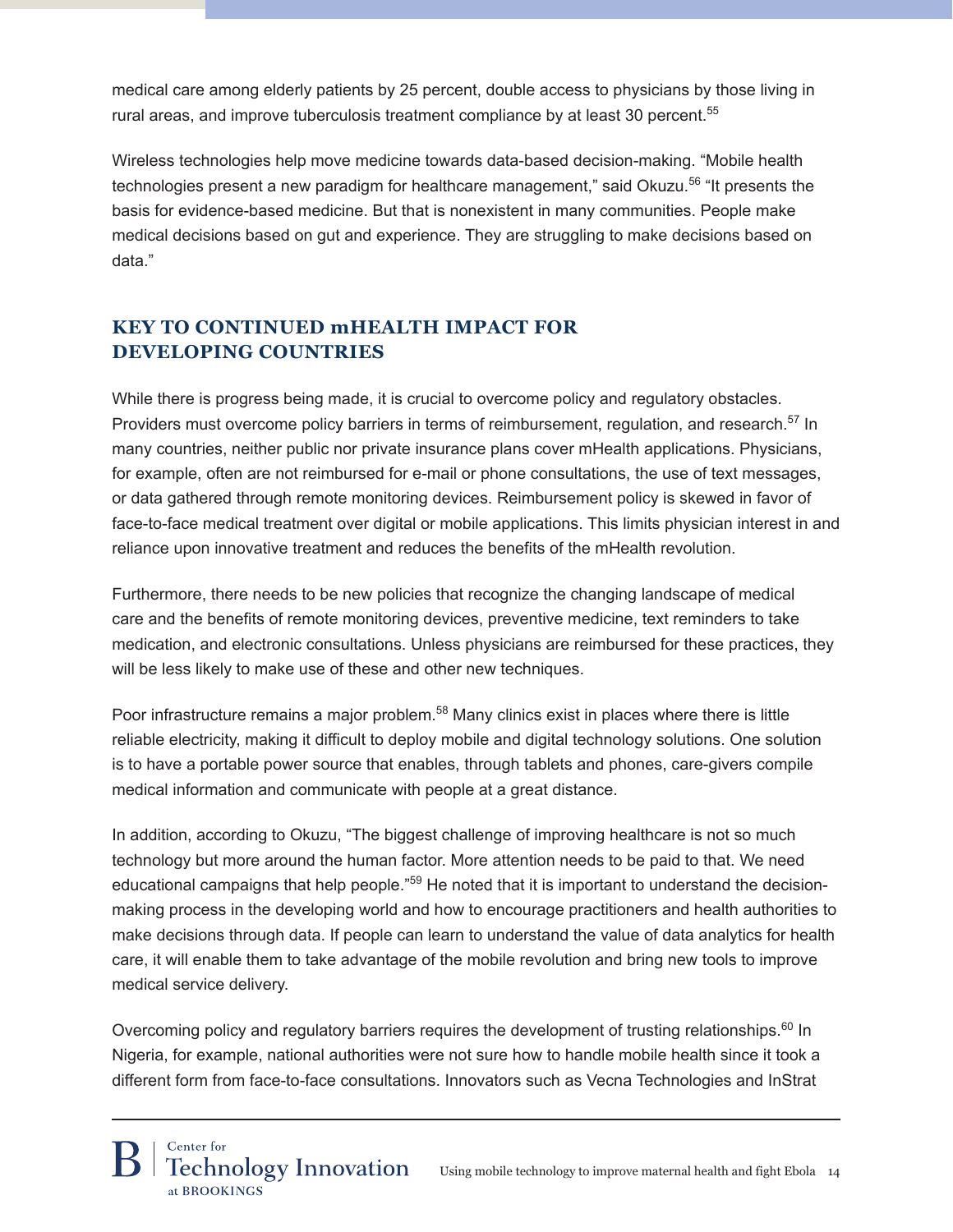Global Health Solutions initiated conversations with the national health ministry but eventually realized "they needed to be at the district level."<sup>61</sup> It became clear that local nurses and midwives were the ones who could see the value of the mobile solution and put it into the clinics. Combining technology innovation with a keen understanding of organizational and political dynamics is vital in order to move forward with mHealth.

# **The Future of mHealth in the Developing World**

Today, many emerging countries struggle to provide health care to their citizens. The demands of the population and the risk of epidemic can compound the problem.

When looking at the front line of providing care, clinicians are the first and often only link to health care and preventative health services. The lack of quality maternal, infant and child care has a devastating impact in developing countries. Most maternal deaths in developing countries are preventable through access to proper health care, adequate nutrition and the presence of a skilled birth attendant during delivery.

This paper provided examples of mHealth programs that are using mobile technologies and having a positive impact on the health and welfare of people in underserved parts of the world. As these examples show, mobile technologies offer an opportunity to strengthen the capacity of clinicians and increase the quality and timeliness of delivery of critical maternal and child health services.

Medical practitioners, government agencies, and private industry are beginning to understand how mobile technology can be harnessed to develop and inspire solutions to aid the health of people and nations. The rapid expansion of mobile technologies and its use in mHealth is making it possible to greatly improve the day-to-day lives of people in Nigeria, Africa, and worldwide.

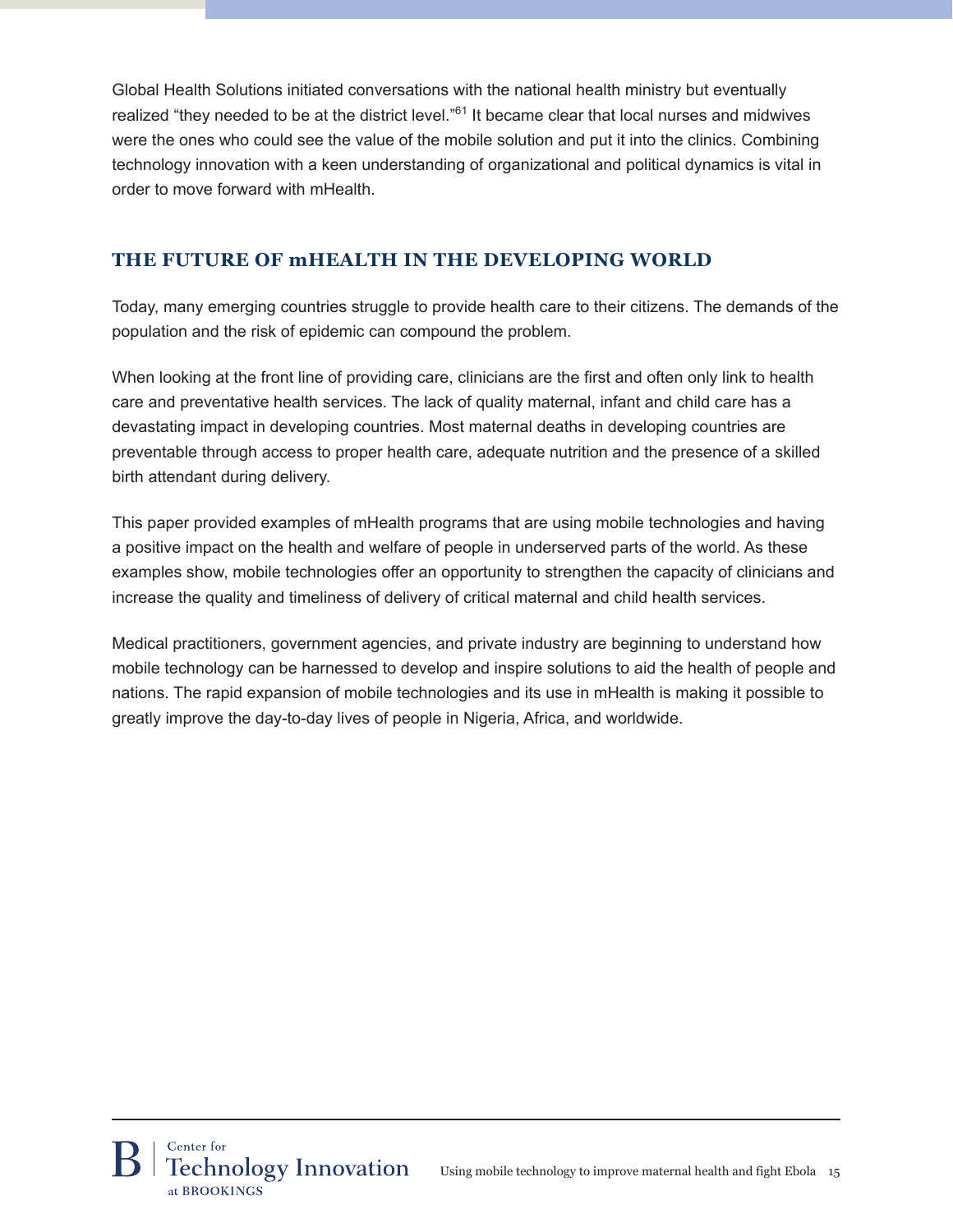## **Endnotes**

*Note: I wish to thank Hillary Schaub for her helpful research assistance with this report.*

1 Boston Consulting Group, "The Mobile Revolution: How Mobile Technologies Drive a Trillion-Dollar Impact," January, 2015, p. 4.

2 Hao Wang and Jing Liu, "Mobile Phone Based Health Care Technology", *Recent Patents in Biomedical Engineering*, Volume 2, 2009, pp. 15-21.

3 World Bank, "Maternal Mortality Ratio (per 100,000 Live Births)", 2015.

4 World Health Organization, "Maternal Mortality," May, 2014.

5 World Bank, "Infant Mortality Rates (per 1,000 Live Births)", 2015.

6 For more details, see Darrell M. West, "How Mobile Devices Are Transforming Healthcare," Brookings Issues in Technology Innovation, May, 2012.

7 Chioma Obinna, "Maternal, Infant Mortality: Mobile Midwife, Dial-a-Doctor to the Rescue," *Vanguard*, September 30, 2014.

8 Jose Marquez, "Will mHealth Revolutionize Healthcare?", *Huffington Post*, March 7, 2012.

9 James G. Kahn, Joshua Yang, and James S. Kahn, "'Mobile' Health Needs and Opportunities in Developing Countries", *Health Affairs*, February, 2010, p. 258.

10 World Health Organization, *CIA World Factbook* 2013, and International Telecommunications Union *Facts and Figures*, report, 2011, http://www.who.int/mediacentre/factsheets/fs348/en/.

11 Dagmar Nuber and Asa Nordgren, "Mobile Ultrasound Patrol Project," 2014. Also see Dan Verel, "Mobile Ultrasound Patrol Cut Scan Cost from \$80 to \$2 for Morocco Moms," *Med City News*, July 10, 2014.

12 http://populationaction.org/reports/maternal-health-supplies-in-bangladesh/.

13 Telenor Group, "mHealth Partnership Supports Mother-Infant Health", May 31, 2011.

14 Santosh Krishna, Suzanne Boren, and Andrew Balas, "Healthcare via Cell Phones", T*elemedicine and e-Health*, April, 2009, p. 231.

15 Roger Entner, "The Wireless Industry: The Essential Engine of U.S. Economic Growth", Recon Analytics, May, 2012, pp. 30-33.

16 Mirela Prgomet, Andrew Georgiou, and Johanna Westbrook, "The Impact of Mobile Handheld Technology on Hospital Physicians' Work Practices and Patient Care", *Journal of the American Medical Informatics Association*, Volume 16, no. 6 (November/December, 2009), pp. 792-801.

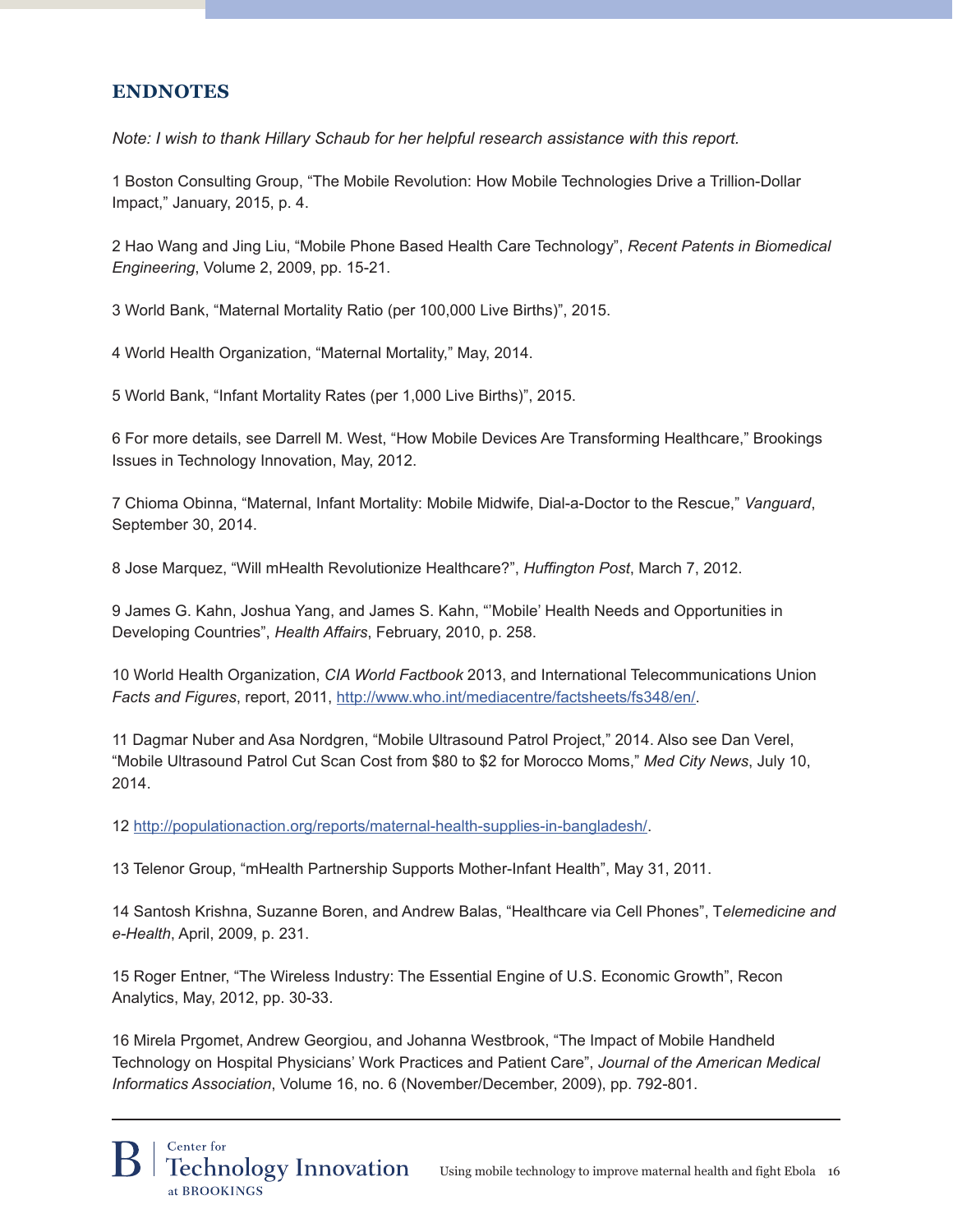17 Kenya Beard, Sue Greenfield, Elsa-Sophia Morote, and Richard Walter, 'Mobile Technology: Lessons Learned Along the Way", Nurse Educator, Volume 36, May/June, 2011, p. 105.

18 See http://www.globalizationandhealth.com/content/8/1/17 and http://www.globalizationandhealth.com/ content/9/1/36.

19 Emily Gustafsson Wright and Onno Schellekens, "Achieving Universal Health Coverage in Nigeria One State at a Time," Brookings Global Economy and Development, June, 2013.

20 World Health Organization, "The Nigerian Health System," undated.

21 Sunday Oluwafemi Oyeyemi and Rolf Wynn, "Giving Cell Phones to Pregnant Women and Improving Services May Increase Primary Health Facility Utilization: A Case-Control Study of a Nigerian Project," *Reproductive Health*, January 20, 2014.

22 Phone interview with Deborah Theobald, January 14, 2015.

23 Qualcomm Wireless Reach, "CliniPak Mobile Health Project," June to August, 2014, p. 10.

24 Qualcomm Wireless Reach, "CliniPak Mobile Health Project," June to August, 2014, p. 5.

25 Qualcomm Wireless Reach, "CliniPak Mobile Health Project," June to August, 2014, p. 15.

26 Vera Songwe, "Fighting Ebola: A Strategy for Action," Brookings Africa Growth Initiative, January, 2015 and *BBC News*, "Ebola: Mapping the Outbreak," January 12, 2015.

27 Philip Joubert, "Apps Against Ebola," the Ebola Care Project, undated.

28 Phone interview with Okey Okuzu, January 16, 2015.

29 Email communications from Okey Okuzu, January 23, 2015.

30 Email communications from Okey Okuzu, January 23, 2015.

31 Phone interview with Okey Okuzu, January 16, 2015.

32 Phone interview with Okey Okuzu, January 16, 2015.

33 Email communications from Okey Okuzu, January 23, 2015.

34 Edward Wright, "Nigeria Stopped Its Ebola Outbreak Cold," *Washington Post*, October 20, 2014 and Alexandra Sifferlin, "Nigeria is Ebola-Free," *Time*, October 19, 2014.

35 Kevin Sieff, "U.S.-Built Ebola Treatment Centers in Liberia Are Nearly Empty as Outbreak Fades," *Washington Post*, January 18, 2015. Also see Norimitsu Onishi, "As Ebola Ebbs, Focus Turns From Death to Life," *New York Times*, February 1, 2015, p. 1.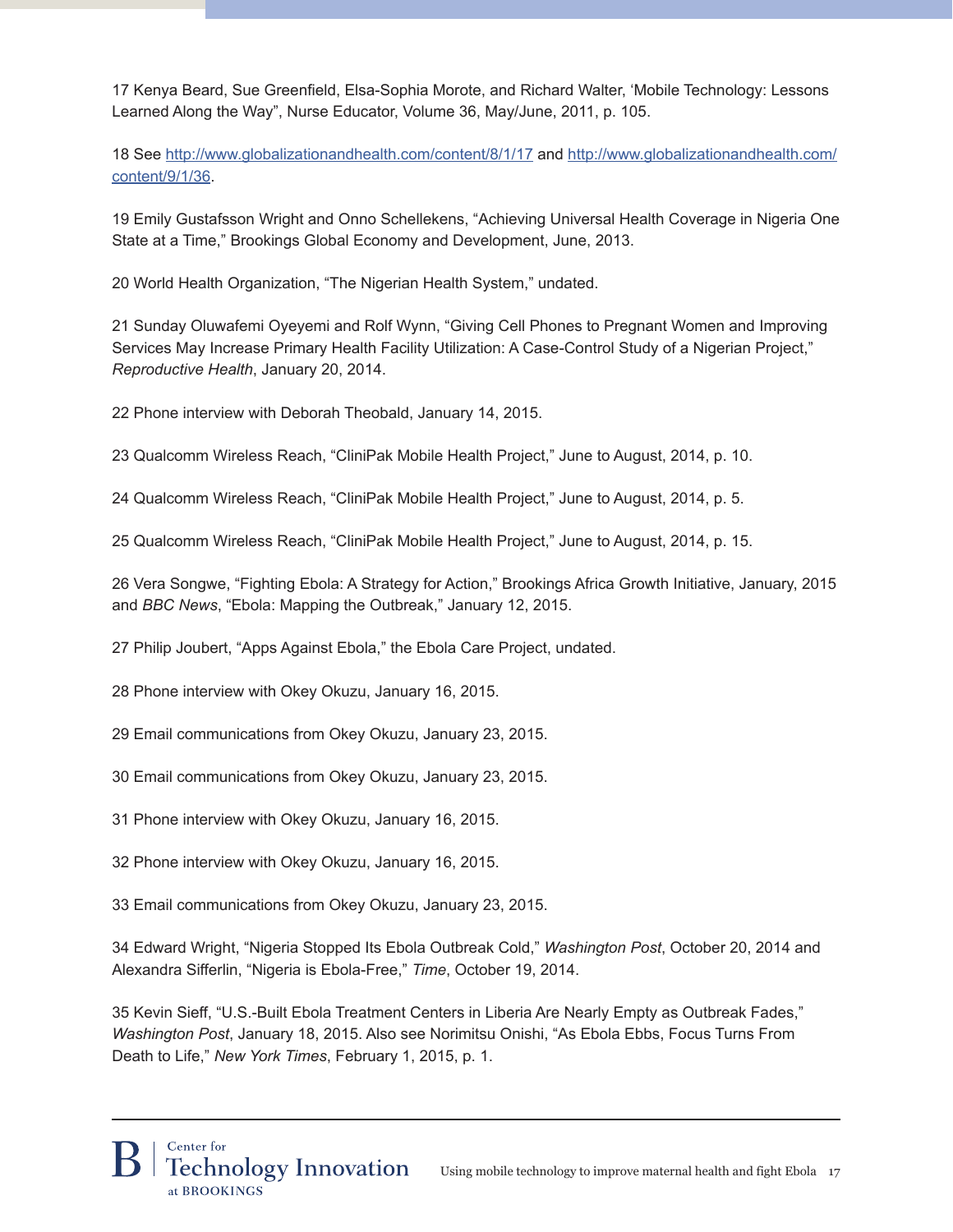36 Alexandra Sifferlin, "Nigeria is Ebola-Free," *Time*, October 19, 2014 and Geoffrey Njoku, "In Nigeria, Texting to Prevent Ebola," UNICEF, October 13, 2014.

37 Abigail Higgins, "Fighting Ebola in Liberia with Technology," *Al Jazeera*, November 16, 2014.

38 Abigail Higgins, "Fighting Ebola in Liberia with Technology," *Al Jazeera*, November 16, 2014.

39 James Harding Giahyue and Umaru Fofana, "Nigerian Ebola Volunteers fly Into Liberia, Sierra Leone," *Reuters*, December 5, 2014.

40 Abigail Higgins, "Fighting Ebola in Liberia with Technology," *Al Jazeera*, November 16, 2014.

41 Sharon Gaudin, "First Robot, Networked Tablets Head to West Africa to Fight Ebola," *Computer World*, November 26, 2014.

42 Sharon Gaudin, "First Robot, Networked Tablets Head to West Africa to Fight Ebola," *Computer World*, November 26, 2014.

43 Sharon Gaudin, "First Robot, Networked Tablets Head to West Africa to Fight Ebola," *Computer World*, November 26, 2014.

44 Sharon Gaudin, "First Robot, Networked Tablets Head to West Africa to Fight Ebola," *Computer World*, November 26, 2014.

45 Christine Mungai, "The Story of Digital Health Records in Africa," *Mail Guardian*, January 3, 2015.

46 Sunday Oluwafemi Oyeyemi and Rolf Wynn, "Giving Cell Phones to Pregnant Women and Improving Services May Increase Primary Health Facility Utilization: A Case-Control Study of a Nigerian Project," *Reproductive Health*, January 20, 2014.

47 Deborah Theobald, "The Road to Health Data Equity," *Harvard International Review*, Spring, 2014.

48 For more details, see Darrell M. West, "How Mobile Devices Are Transforming Healthcare," Brookings Issues in Technology Innovation, May, 2012.

49 Nuwan Waidyanatha, Artur Dubrawski, Ganesan M, and Gordon Gow, "Affordable System for Rapid Detection and Mitigation of Emerging Diseases", *International Journal of E-Health and Medical Communications*, Volume 2, January-March, 2011, pp. 73-90.

50 Quoted in Paul Gronke, "The Politics and Policy of Ebola," PS, January, 2015, p. 3.

51 *Rediff.com*, "Why Healthcare Sector is Upbeat About Telemedicine", March 14, 2012.

52 *SingHealth*, "Health Buddy – Health Mobile Application", March 20, 2012.

53 Chris Sweeney, "How Text Messages Could Change Global Healthcare", *Popular Mechanics*, October 24, 2011.

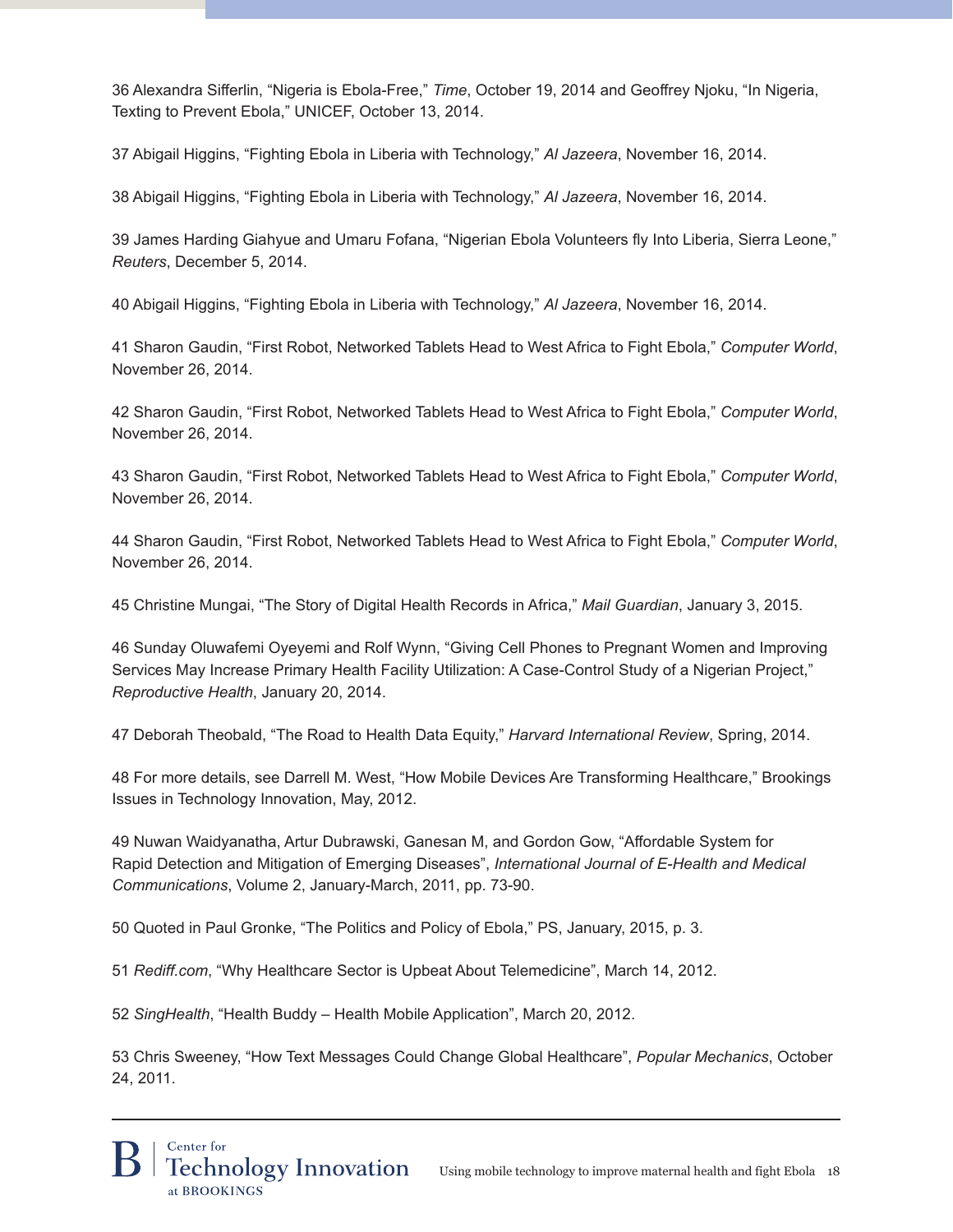54 Christen Brownlee, "mHealth – Can You Hear Me Now?" *The Magazine of the Johns Hopkins University Bloomberg School of Public Health*, 2012.

55 Boston Consulting Group and Telenor Group, "Socio-Economic Impact of mHealth", February 28, 2012.

56 Phone interview with Okey Okuzu, January 16, 2015.

57 Bipartisan Policy Center Task Force on Delivery System Reform and Health IT, "Transforming Health Care: The Role of Health IT", January, 2012.

58 Emily Gustafsson Wright and Onno Schellekens, "Achieving Universal Health Coverage in Nigeria One State at a Time," Brookings Global Economy and Development, June, 2013.

59 Phone interview with Okey Okuzu, January 16, 2015.

60 Tempitope Folaranmi, "mHealth in Africa: Challenges and Opportunities," Oxford University Blavatnik School og Government Blog, January 30, 2014.

61 Phone interview with Deborah Theobald, January 14, 2015.